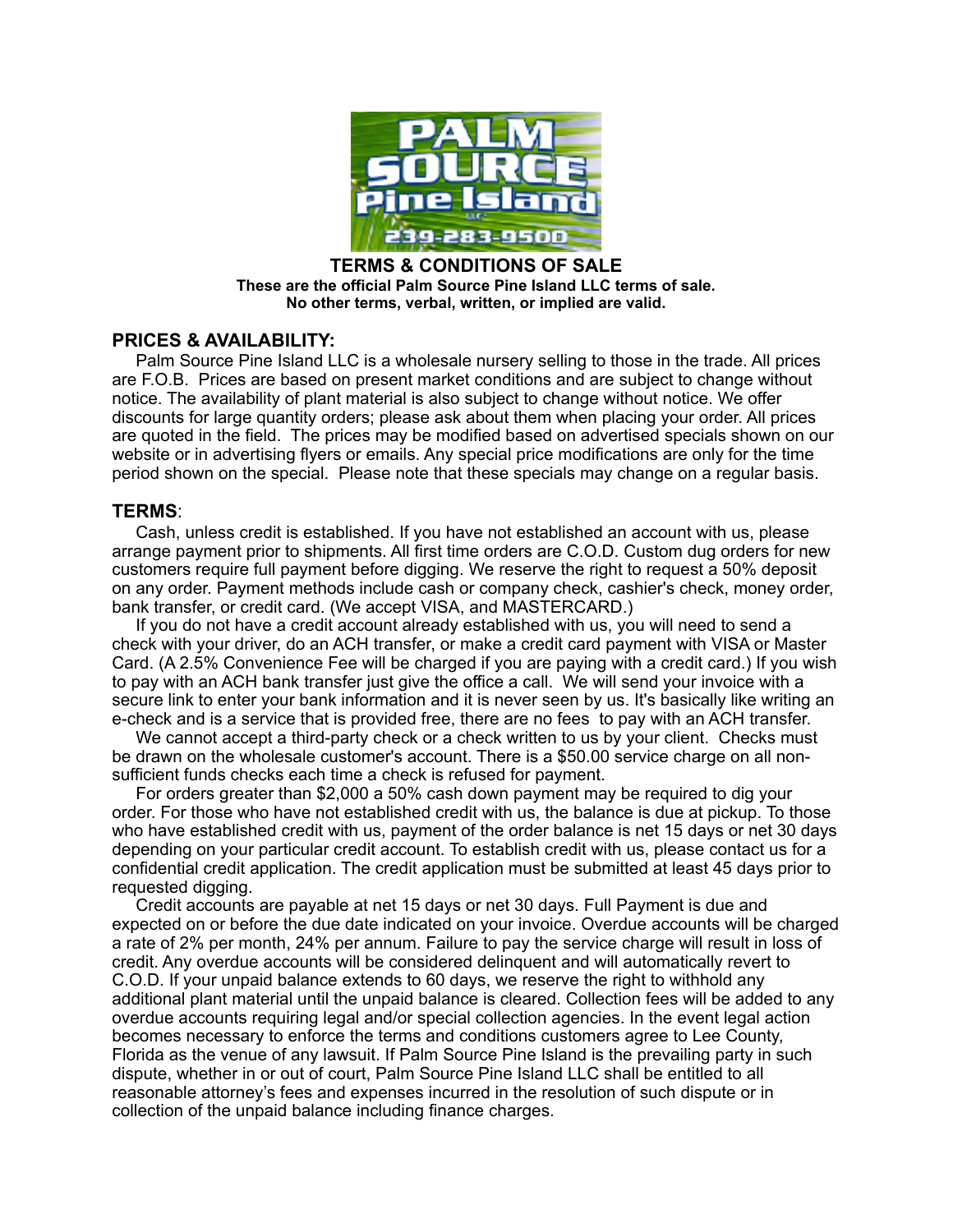For the benefit of both the landscape contractor and Palm Source Pine Island LLC, may request information for a preliminary lien notice as to developer, owner, general contractor and lender on all job sites where material is provided on credit. A release will be issued upon full payment of the account.

#### **ORDERING:**

 Orders may be placed by phone, mail, email (office@palmsourcepineisland.com) or by personal tagging. We reserve the right to cancel any stock ordered should quantities, sizes or varieties of the material listed not be available due to circumstances beyond our control. Orders are subject to growing conditions, errors in count, and with the understanding that orders shall be void should injury befall the crop due to acts of nature, vandalism, or any other act beyond Palm Source Pine Island LLC's control.

## **VOLUME DISCOUNTS:**

 Palm Source Pine Island offers some volume discounts to qualified customers on invoiced items with the exception of freight, sales tax, or items at net pricing. Discount may be taken at the time of payment; however, volume discounts cannot be taken for any invoice that is not paid in terms. All accounts need to be current to receive discounts. If your account is overdue, you will lose your discount for the year. Any NSF check will disqualify a discount taken.

# **ACCEPTANCE OF ORDER:**

 Please provide us with the Want-Date at the time merchandise is ordered. We will try to have the material ready on that date unless you notify us to the contrary within one (1) week of the Want-Date. Pick-up delivery and independent trucking arrangements should be in accordance with this Want-Date. Customers will be notified by phone or email to confirm the readiness of the material.

 All accepted orders are subject to crop and labor conditions. We reserve the right to cancel any part or all of any order in the event of crop loss, incorrect count, quantity limitations, shortages, insect and disease injury, freezing, drought, hurricane, thunderstorms, inclement weather etc. or any other acts of nature beyond our control. We also reserve the right to cancel because of strikes, the unavailability of labor or equipment, or any similar cause beyond our control. If we are holding trees for you with a deposit and are unable to provide those trees due to such causes your deposit will be returned in full. Any deposit for trees held is subject to forfeit if merchandise is not taken in accordance with the original contract.

# **CANCELATION OF ORDERS**:

## *Please order carefully!*

 Any cancelations must be made in writing (email acceptable) and must be received by us before expected digging date. If an order has been dug and then is cancelled by the customer, the customer is responsible for a cancellation and restocking fee of 35% of the total cost of the order. Customer will be charged a service fee of 35% on any tagged trees that are cancelled.

 No salesperson or representative is authorized to alter these terms in any way unless confirmed in writing by our Operations Manager or other company officer. We do not accept any returns of plant materials whether ordered in error, in excess of job requirements, or materials cancelled by your customer.

## **PICK-UP AND DELIVERY:**

 We request that you call our office and schedule a suitable time for pick-up of your material. All trucks should arrive for loading between the hours of 8:00 a.m. and 3:00 p.m. Monday through Friday. Other prearranged times may be available with prior approval and consent of the Palm Source Pine Island LLC Manager of Operations. There may be an additional fee applied for pickup outside of regular loading hours. Palm Source Pine Island LLC reserves the